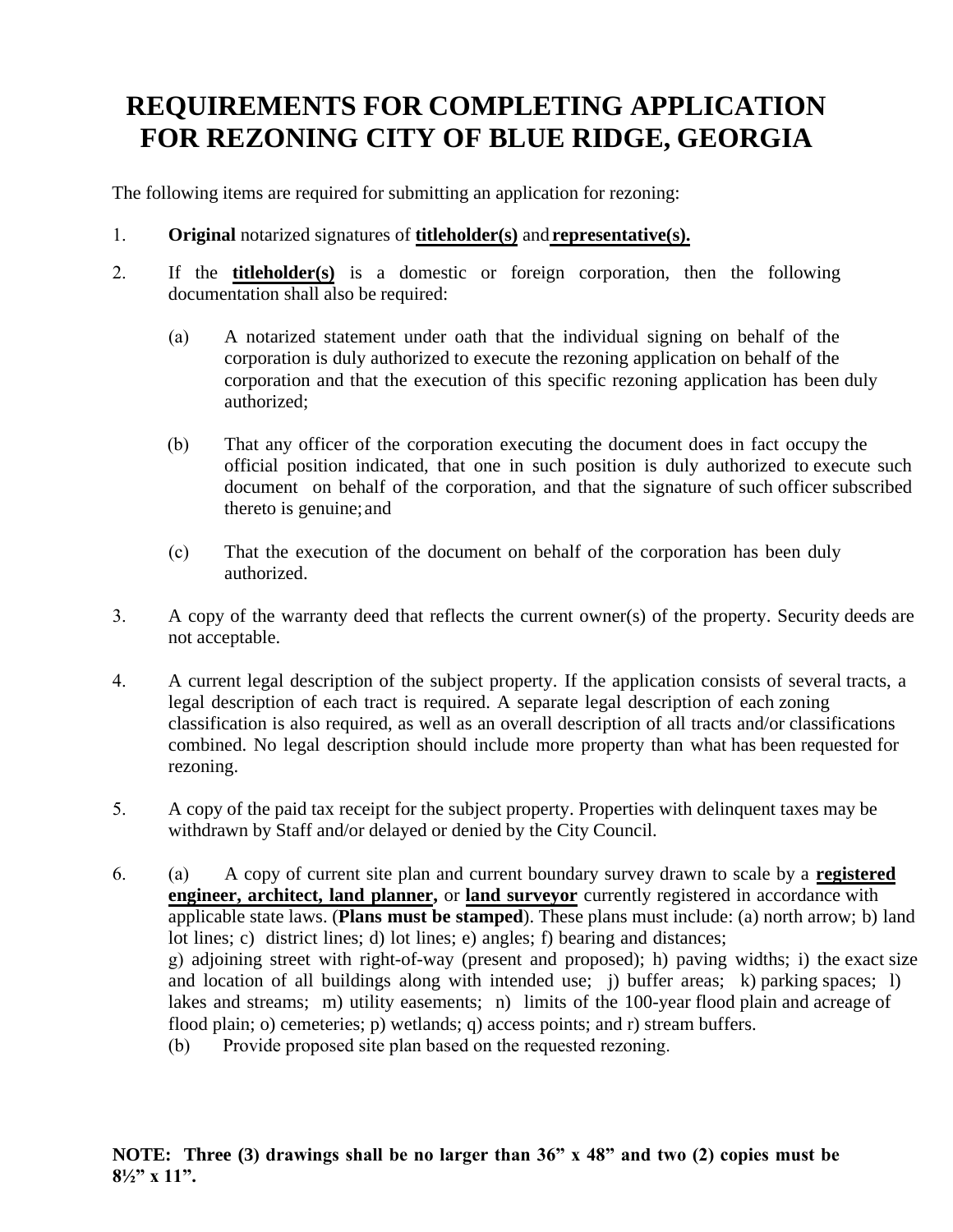- 7. Zoning Application Disclosure forms attached hereto **must** be completed.
- 8. Every application for rezoning involving a request for a non-residential zoning district shall include a complete written, documented analysis of the impact of the proposed rezoning with respect to each of the following matters:
	- (a) Whether the zoning proposal will permit a use that is suitable in view of the use and development of adjacent and nearby property;
	- (b) Whether the zoning proposal will adversely affect the existing use or usability of adjacent or nearby property;
	- (c) Whether the property to be affected by the zoning proposal has a reasonable economic use as currently zoned;
	- (d) Whether the zoning proposal will result in a use which will or could cause an excessive or burdensome use of existing streets, transportation facilities, utilities, or schools;
	- (e) Whether the zoning proposal is in conformity with the policy and intent of the land use plan; and
	- (f) Whether there are other existing or changing conditions affecting the use and development of the property, which give supporting grounds for either approval or disapproval of the zoning proposal.
- 9. Applicant, or representative for applicant, **must** attend the Zoning Hearings. Failure to attend may result in dismissal with prejudice, rejection of the application or continuance of the hearing at the City Council's sole discretion.
- 10. Application fee for rezoning. The fees are \$750 for every rezoning requesting a residential category and \$750 for every rezoning application seeking a commercial zoning. If the rezoning request exceeds ten (10) acres, the application fee shall be \$1,000 and shall increase by \$50 per acre to a maximum charge of \$2,500. Make all checks payable to "City of Blue Ridge".
- 11. Signs will be posted on or near the right-of-way of the nearest public street thirty (30) days before the public hearing. The zoning sign will be posted for every 500 feet of public road frontage. The rezoning fee includes the cost for one sign. To the extent a parcel or property has more than 500' of road frontage an additional sign will be required and each additional sign will be \$35 each. While City Staff will post the signs initially, it is the applicant's sole responsibility to maintain the signs continuously and failure to do so may prohibit consideration of the application at any scheduled public hearing. It is the responsibility of the applicant to ensure that signs remain posted throughout the advertising period, **including the day of the public hearings and to remain posted until the final decision by the City Council.**
- 12. Summary of Intent attached hereto **must** be completed.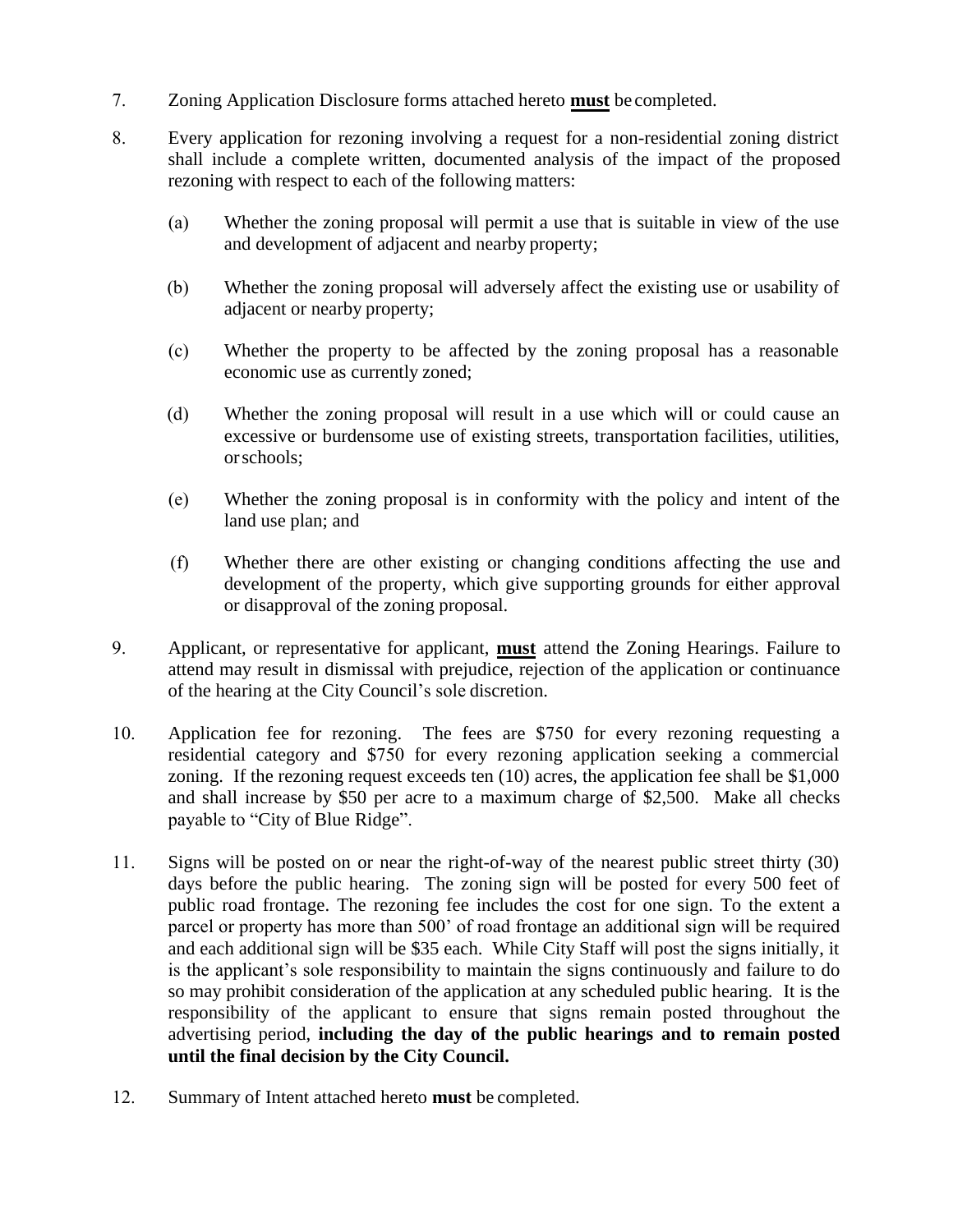# Application for Rezoning Application No. City of Blue Ridge, Georgia PC Hearing Date:

| Application No.                                                          |  |
|--------------------------------------------------------------------------|--|
|                                                                          |  |
| $\mathbf{D} \cap \mathbf{H}_{\text{cosim}} \cap \mathbf{D}_{\text{obs}}$ |  |

|                                                   | City Council Hearing Date:                                                                                             |
|---------------------------------------------------|------------------------------------------------------------------------------------------------------------------------|
|                                                   |                                                                                                                        |
|                                                   | Applicant<br>(applicant's name printed)<br>Phone# <u>None</u>                                                          |
|                                                   | Address E-mail E-mail                                                                                                  |
|                                                   |                                                                                                                        |
| (representative's name, printed)                  |                                                                                                                        |
|                                                   |                                                                                                                        |
| (representative's signature)                      |                                                                                                                        |
| Signed, sealed and delivered in presence of:      |                                                                                                                        |
|                                                   | My commission expires:                                                                                                 |
| <b>Notary Public</b>                              |                                                                                                                        |
|                                                   |                                                                                                                        |
| (titleholder's name, printed)                     |                                                                                                                        |
|                                                   |                                                                                                                        |
| (attach additional signature, if needed)          |                                                                                                                        |
| Signed, sealed and delivered in presence of:      |                                                                                                                        |
| <u> 1989 - Johann Barbara, martin amerikan ba</u> | My commission expires:                                                                                                 |
| <b>Notary Public</b>                              | <u> 1989 - Johann Stoff, deutscher Stoffen und der Stoffen und der Stoffen und der Stoffen und der Stoffen und der</u> |
|                                                   |                                                                                                                        |
|                                                   |                                                                                                                        |
|                                                   |                                                                                                                        |
|                                                   | (subdivision, restaurant, warehouse, apt., etc.)                                                                       |

Land Lot(s)  $\qquad \qquad \qquad$ 

(street address, if applicable; nearest intersection, etc.)

Location

| District(s) |  |
|-------------|--|
|             |  |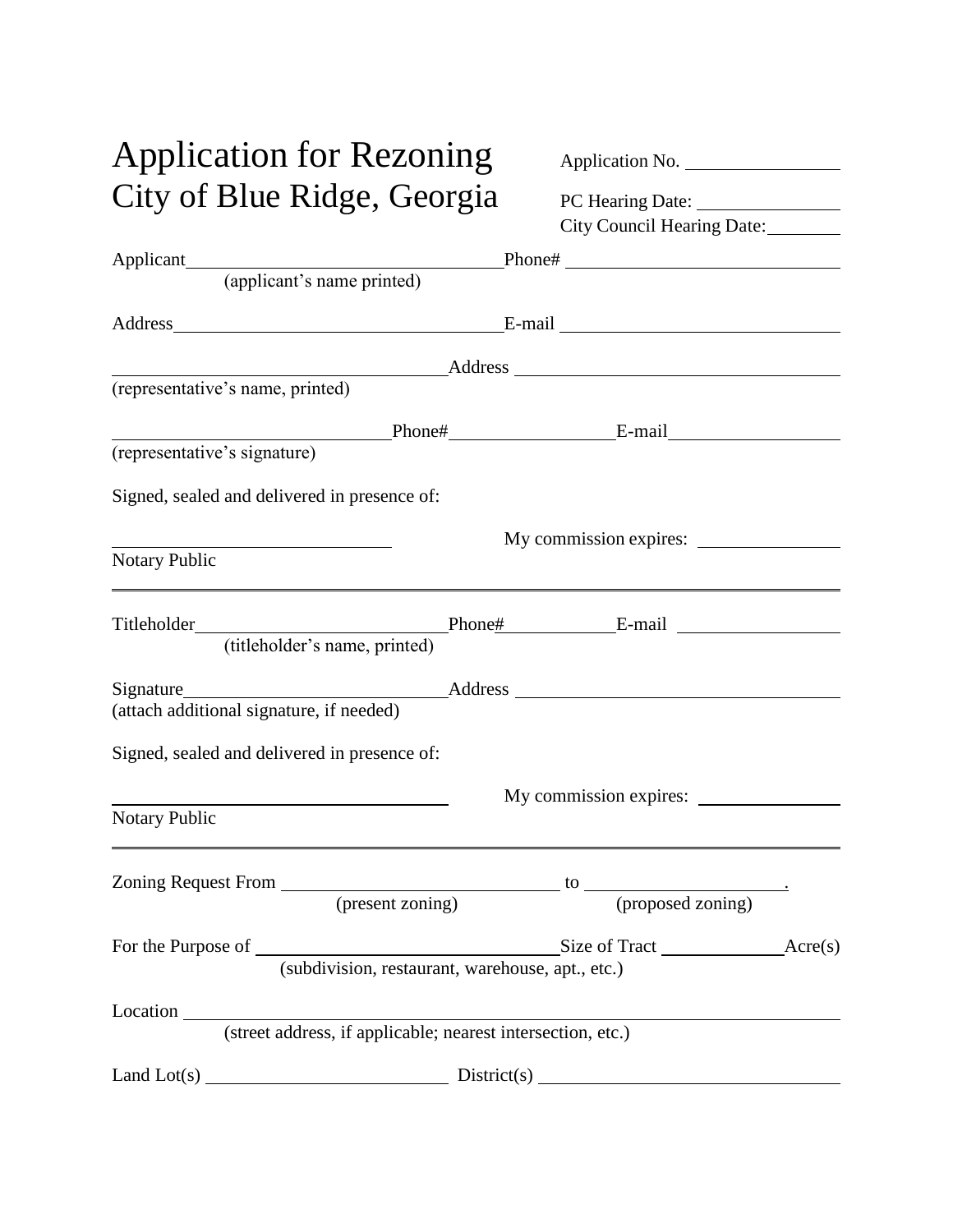We have investigated the site as to the existence of archeological and/or architectural landmarks. I hereby certify that there <u>are/are no</u> such assets. If any exist, provide documentation with this application.

(applicant's signature)

We have investigated the site as to the existence of any cemetery located on the above property. I hereby certify that there is/is not such a cemetery. If any exist, provide documentation with this application.

(applicant's signature)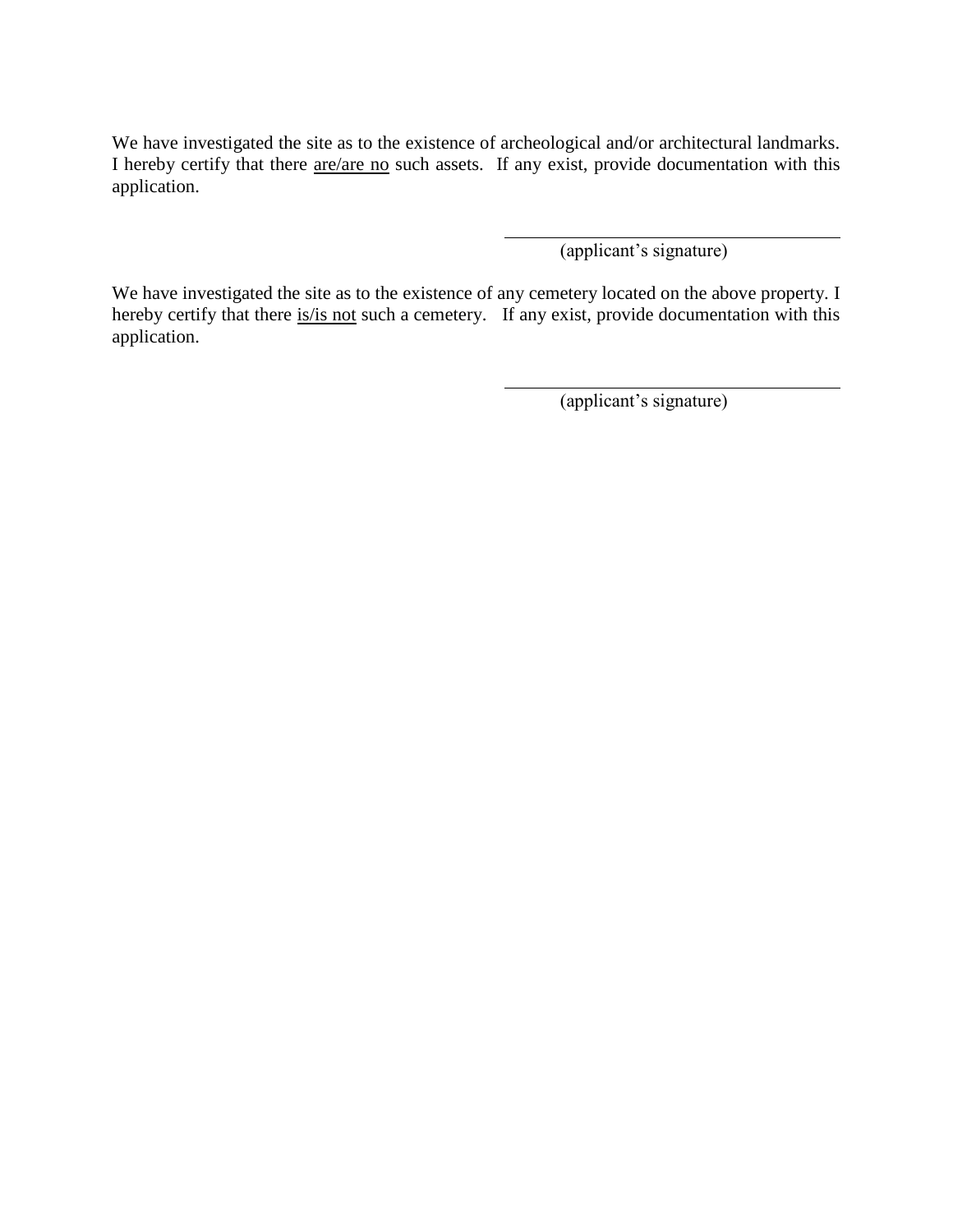Application No.

## Summary of Intent for Rezoning

Part 1. Residential Rezoning Information (attach additional information if needed)

| (a) | Proposed unit square-footage(s): |
|-----|----------------------------------|
| (b) | Proposed building architecture:  |

<u> 1989 - Johann Stoff, amerikansk politiker (\* 1908)</u>

(c) List all requested variances:

Part 2. Non-residential Rezoning Information (attach additional information if needed)

| (a)        |  |
|------------|--|
| (b)        |  |
| (c)<br>(d) |  |
|            |  |

Part 3. Other Pertinent Information (List or attach additional information if needed)

Part 4. Is any of the property included on the proposed site plan owned by the Local, State, or Federal Government? (Please list all Right-of-Ways, Government owned lots, City owned parcels and/or remnants, etc., and attach a plat clearly showing where these properties are located).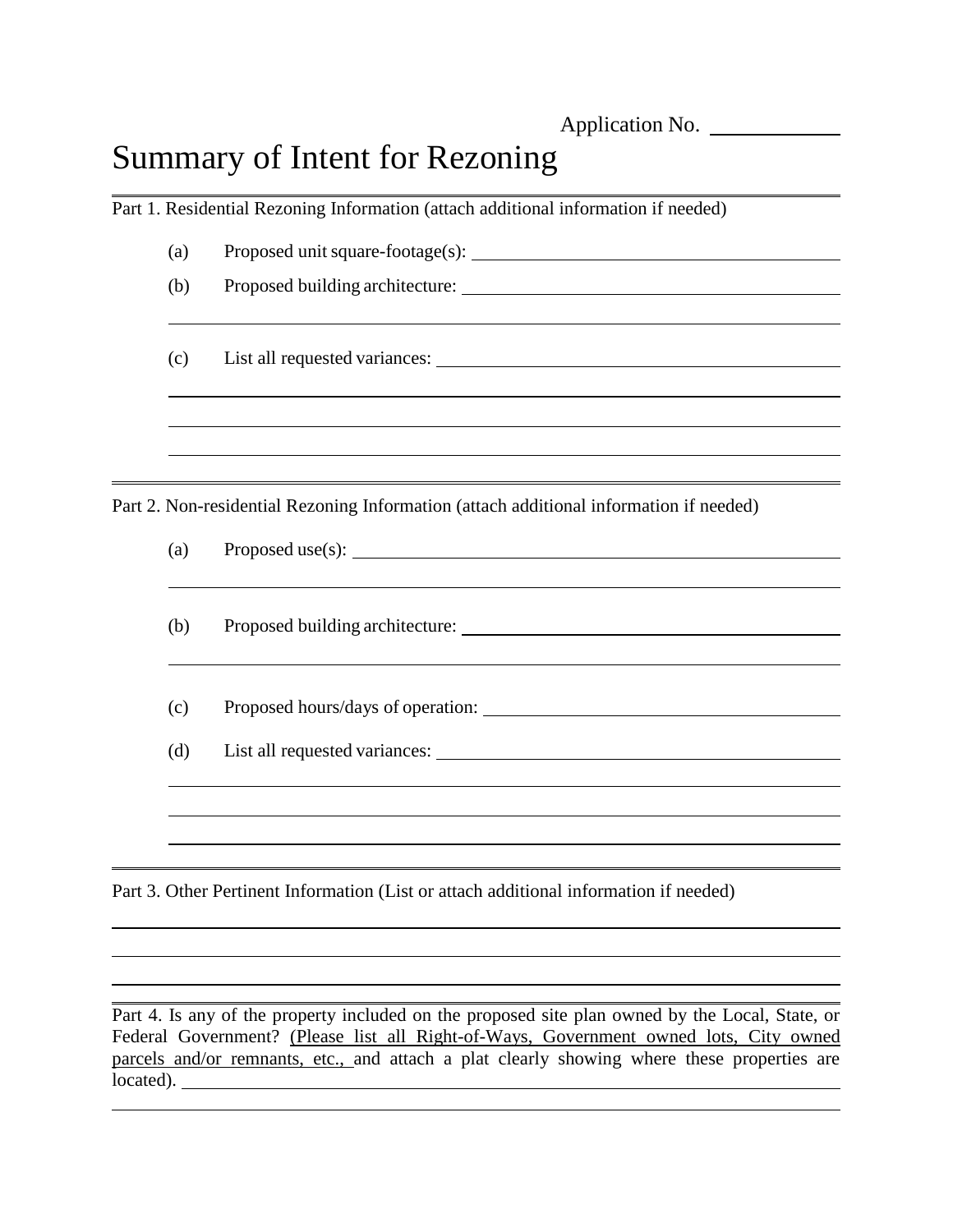#### **SITE PLAN REQUIREMENTS**

- Site Plan stamped with seal of Engineer, Land Surveyor, etc.
- North arrow
- Land lot lines
- District Lines
- Lot lines
- Angles
- Total acreage
- Bearing and distance
- Adjoining street width right-of-way (present and proposed)
- Paving widths
- Exact size and location of all buildings along with intended use
- Building setback and/or parking deck location
- Buffer areas
- Parking spaces
- Lakes and streams
- Utility easements
- Limits of the 100-year flood plain and acreage of flood plain
- Cemeteries
- Wetlands
- Access points
- Architectural or Archeological landmarks
- Detention/Retention areas
- Stream Buffers with required widths

*General note:* If any of the above requirements do not apply to property, please list which ones do not apply.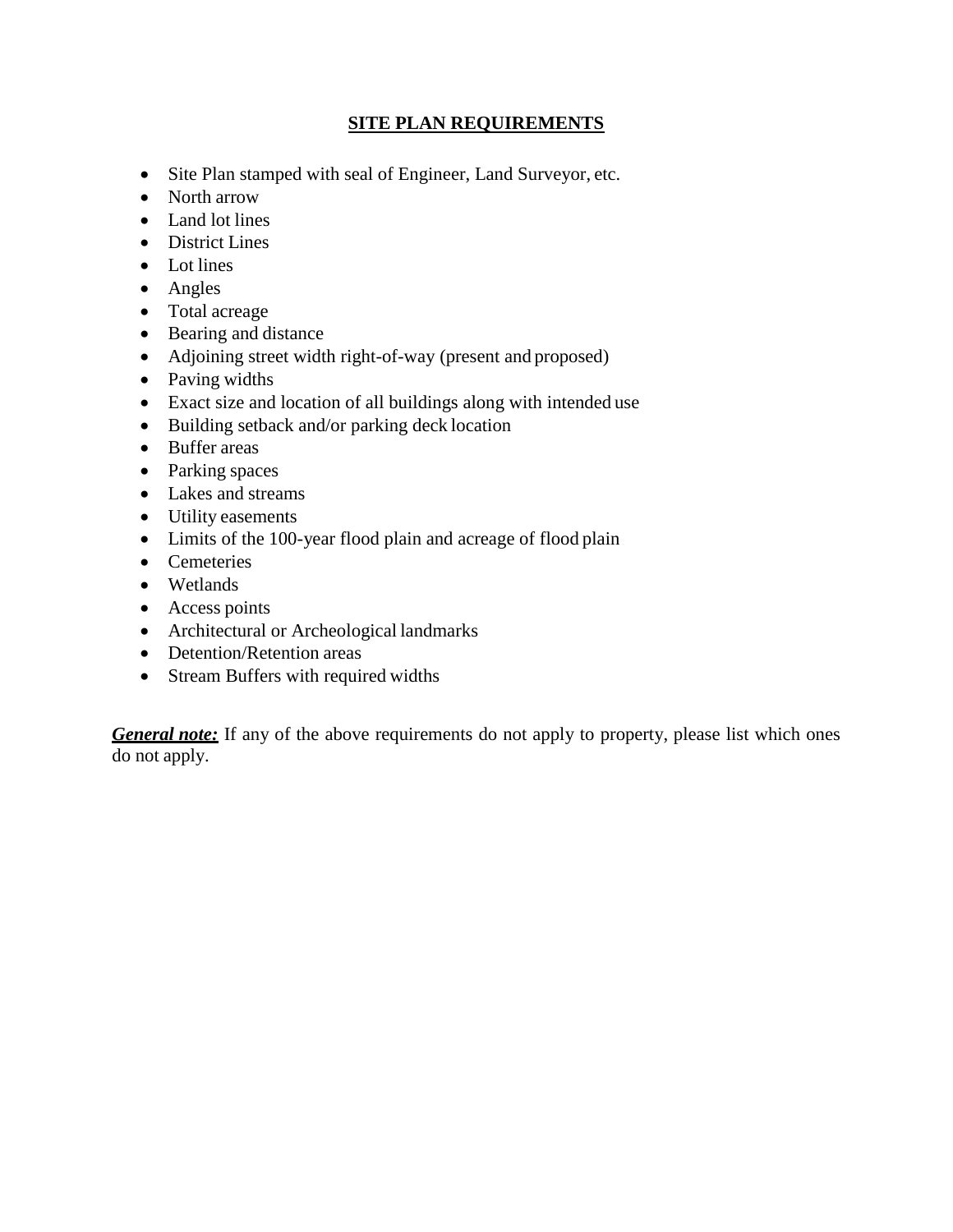### **PROPERTY/FINANCIAL DISCLOSURE REPORT<sup>1</sup> BY APPLICANT<sup>2</sup> (A separate form must be completed by each applicant)**

Does any member of the Blue Ridge City Council or Blue Ridge Planning Commission have a property interest (direct or indirect ownership, including any percentage of ownership less than total) in the subjectproperty?

If so, describe the nature and extent of such interest:

Does any member of the Blue Ridge City Council or Blue Ridge Planning Commission have a financial interest (direct ownership interests of the total assets or capital stock where such ownership interest is ten percent (10%) or more) of a corporation, partnership, limited partnership, firm, enterprise, franchise, association, or trust, which has a property interest (direct or indirect ownership, including any percentage of ownership less than total) upon the subject property?

If so, describe the nature and extent of such interest:

 $\overline{a}$ 

Does any member of the Blue Ridge City Council or Blue Ridge Planning Commission have a spouse, mother, father, brother, sister, son or daughter who has any interest as described above?

If so, describe the relationship and the nature and extent of such interest:

I certify that the foregoing information is true and correct, this  $\_\_day$  of  $\_\_\_\_\_$ , 20 $\_\_\_\_\$ .

Applicant's Signature

<sup>&</sup>lt;sup>1</sup>If the answer to any of the above is "Yes," then the member of the Blue Ridge City Council or Planning Commission must immediately disclose the nature and extent of such interest, in writing, to the City Council for the City of Blue Ridge, Georgia. A copy should be filed with this application. Such disclosures shall be a public record and available for public inspection at any time during normal working hours.

<sup>&</sup>lt;sup>2</sup>Applicant means any person who applies for a rezoning action and any attorney, or other person representing or acting on behalf of a person who applies for a rezoning action.